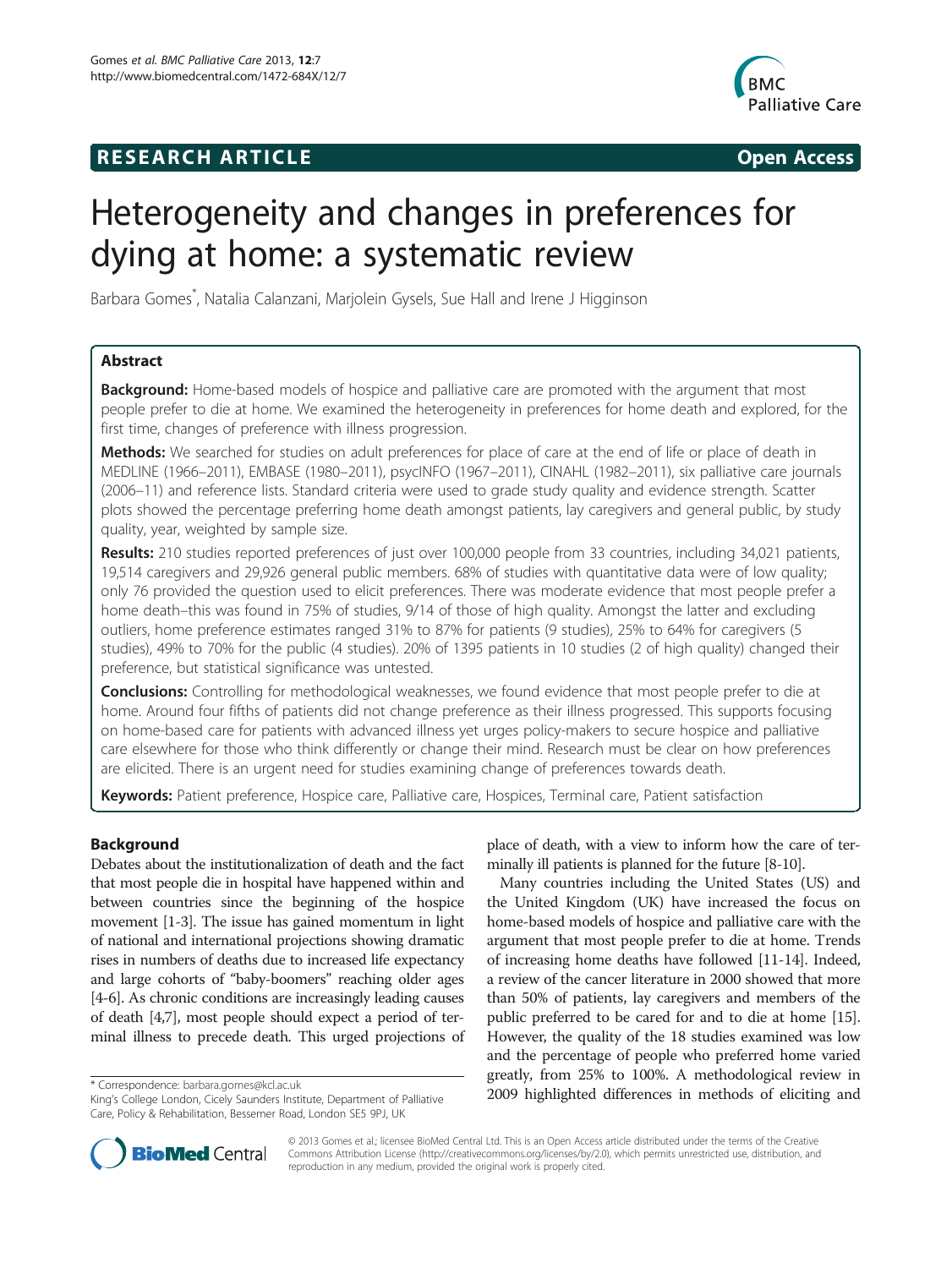reporting preferences [\[16\]](#page-11-0), but there may be other reasons why a preference for home is high in some studies and low in others. It is commonly accepted that dying in hospital remains frequent because people change their mind as their illness progresses, based in two studies conducted in the 1980s in London, UK [[17,18](#page-11-0)].

We aimed to examine the heterogeneity in estimates of a preference for home death. We explored reasons for variation, particularly in relation to the quality of studies, the way in which preferences were assessed and, for the first time, examined changes of preference with illness progression.

# Methods

#### Design

Systematic review. The PRISMA checklist is available online in Additional file [1](#page-11-0).

#### Search strategy

Three strategies were used to systematically identify relevant studies. First, in May 2011 we searched four databases - MEDLINE (1966–2011), EMBASE (1980– 2011), psycINFO (1967–2011) and CINAHL (1982–2011) using a combination of MESH headings and 22 keywords (details online in Additional file [2](#page-11-0)). Secondly, we handsearched six palliative care journals January 2006 – June 2011 (Palliative Medicine, Journal of Palliative Medicine, Supportive Care in Cancer, Journal of Pain and Symptom Management, BMC Palliative Care, Journal of Palliative Care) to identify recent articles not available through databases. Thirdly, the references of 18 literature reviews and all included papers were tracked (references available from reviewers). Additional data on included studies were obtained via personal contact.

#### Selection criteria

Inclusion criteria were: original data on people's preferences for place of end of life care and/or place of death; a scenario (real or hypothetical) of advanced or severe stages of progressive disease (cancer or non-malignant); adult population; use of quantitative and/or qualitative methodologies (qualitative data aimed to complement areas with low or inconclusive quantitative evidence).

Exclusion criteria were: no examination of preferences but only factual place of care or place of death; preferences not explicitly for place of care at the end of life or place of death; preferences not framed in a scenario of advanced or severe stages of a progressive disease; children only; reviews, comments, case stories, historical, ethical or educational analysis or unpublished material; papers not written in English, French, German, Italian, Portuguese or Spanish (due to translation limits).

#### Data extraction

The data were extracted to a standard form and SPSS datasheets under the following headings: study type (quantitative, qualitative or using both methods); study design (retrospective, cross-sectional, prospective – depending on the assessment timing of preferences); population to which preferences referred to (general public, patients, lay caregivers, older people, health care professionals, medical or nursing students); country of origin; publication year; data collection year(s); setting (including whether the study was population-based or service-based); sample (including sample size, % with cancer and % in terminal stage for patient populations, i.e. with advanced/severe illness or who died before or during the study period); response rate; preferences assessment method (including which questions were asked and whether preferences referred to place of care or place of death); results (including percentage expressing a preference for home, changes over time and qualitative findings). BG or NC extracted the data from the papers and a second reviewer assessed a 10% sample of papers to check accuracy. Disagreements were resolved by consensus.

#### Assessment of quality and strength of evidence

The quality of individual studies was assessed using two different standardized scales for quantitative and qualitative research ([\[19,20\]](#page-11-0), details in Additional file [3](#page-11-0)). Studies using both quantitative and qualitative methods were evaluated using both scales. Studies were classified as high, medium or low quality using final scores (high ≥70%, medium 60%-69%, low <60%). However, because final quality scores for quantitative and qualitative research reflect different criteria, direct comparisons between the two are not appropriate. BG or NC assessed the quality of studies; SH independently assessed a 7% sample of studies using quantitative methods and MG assessed a 50% sample of studies using qualitative methods (we checked a higher percentage of qualitative studies as initial comparisons showed more disagreement). Disagreements were resolved by consensus.

We graded the strength of the evidence adapting an algorithm from a review on factors associated with death at home for cancer patients [[21](#page-11-0)]. This made use of the key elements for grading systems recommended by the US Agency for Healthcare Research and Quality – quality, quantity and consistency of the evidence [[22](#page-11-0)]. We took high strength evidence from a minimum of three high quality studies in which ≥70% reported similar findings. Moderate strength evidence was measured amongst medium and high quality studies and it was present if there was a minimum of three high quality studies in which <70% but >50% reported similar findings or if >50% of all studies reported similar findings with a minimum of three medium quality studies. If none of these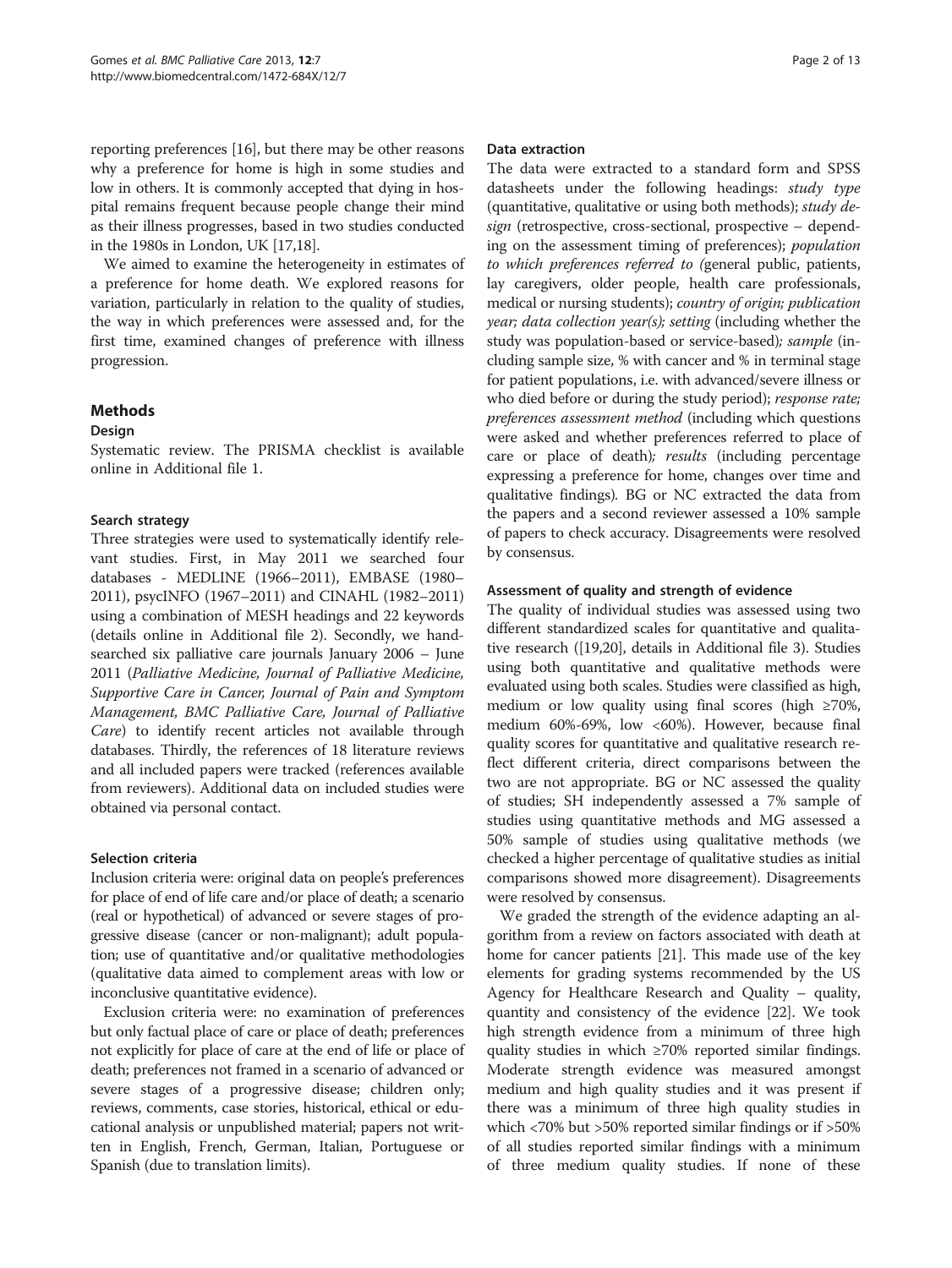requirements were met, the evidence was considered of low strength. The evidence was found inconclusive if the consistency was 50% (e.g. two studies showing different results) or when there was only one study. We graded the strength of evidence from all studies and of sub-groups: studies prior to 2000 and since 2000, studies in each population group, and studies examining changes of preference over time.

#### Data synthesis

We described the included studies in terms of country of origin, populations, design, assessment of preferences (outlining which questions were asked, when available) and year of publication (prior to and since 2000). We used charts to summarize the results of the quality assessment, separately for quantitative and qualitative research. Percentages of participants expressing a preference for dying at home in each study were calculated or extracted from the papers if numbers were not given. Studies that did not provide enough information to extract or calculate the percentage of participants with a preference for dying at home were excluded from further quantitative synthesis. Heterogeneity precluded the calculation of a summary measure. Instead, we examined ranges in percentages and numbers of studies where >50% and >70% of the participants expressed a home preference. These were analyzed by population group and the strength of the evidence was determined. We tabulated the methods and results of high quality studies.

Percentages of participants with a home preference were plotted separately for members of the general public, patients and caregivers (groups with more than ten studies), and according to study quality (high, medium, low). Percentages were weighted by sample size and ordered by year of publication to identify patterns. In studies measuring preferences for both place of care and place of death, we plotted place of death preferences; these were deemed most relevant given the policy and trends of increasing home deaths. For longitudinal studies with multiple measurements of preferences we plotted the average. When ideal and realistic preferences were assessed and reported we plotted the realistic preferences only. Cases with missing data were excluded from calculations.

For studies conducted with patients, we distinguished those where the majority had cancer. Country of origin, whether the question referred to place of care or place of death, study quality and the questions used to assess preferences were explored as reasons for heterogeneity. A narrative summary of the findings in each of the three population groups is provided, discussing outlying studies, defined as those with extreme estimates and small samples (<100). We then analyzed changes in preferences over time, grading the strength of the evidence. We examined qualitative research on areas with low or inconclusive quantitative evidence, and integrated a narrative summary of the findings in the respective results section. Given the large number of studies included, we reference in the text only high quality studies included in the main analysis, outliers and key studies but all references are available from the reviewers.

# Results

# Searches, data extraction and disagreement between reviewers

Electronic searches yielded 839 references (PRISMA flowchart in Figure [1\)](#page-3-0). Through scrutiny of abstracts, almost a third appeared eligible for inclusion; after examination of full versions, 140 were included. Handsearches, tracking of reference lists and spontaneous provision of studies by the authors added 100 papers. A total of 240 papers were reviewed, reporting 210 different studies: three papers presented two different datasets in which preferences were assessed differently in two populations (considered different studies), one presented four different datasets, and 36 reported on data from already included studies (these were merged with the first report). There were disagreements between the reviewers on the quality classification of 12 studies (three on quantitative methods and nine on qualitative methods).

#### General overview

The studies reported on the preferences for place of end of life care and/or place of death of 29,926 members of the general public, 34,021 patients, 19,514 caregivers, 11,613 older people, 3,504 health professionals (for their patients or themselves) and 1,729 medical or nursing students, from 33 countries.

Twenty-eight percent of the studies  $(n = 59)$  presented evidence from the US and  $41\%$  (n = 86) were conducted in 17 countries in Europe (Belgium, Denmark, England, France, Germany, Hungary, Ireland, Israel, Italy, Netherlands, Norway, Scotland, Spain, Sweden, Switzerland, Turkey and Wales). Other countries included Australia, Canada, Hong Kong, Japan, New Zealand, Singapore, South Korea, Taiwan, and seven African countries (Ethiopia, Ghana, Rwanda, South Africa, Tanzania, Uganda and Zimbabwe). One qualitative study (ethnographic) explored preferences for place of death in the US and Japan, and another qualitative study examined the preferences of young adults with cancer in the UK, Germany and Australia (based on written narratives from their parents); an online survey from the British Medical Journal was UK-based but had worldwide coverage.

Nearly three quarters of the studies  $(n = 151)$  focused on patients or caregivers. In 73 studies most patients had cancer whilst in 37 studies most had non-malignant diseases such as dementia, human immunodeficiency virus (HIV)/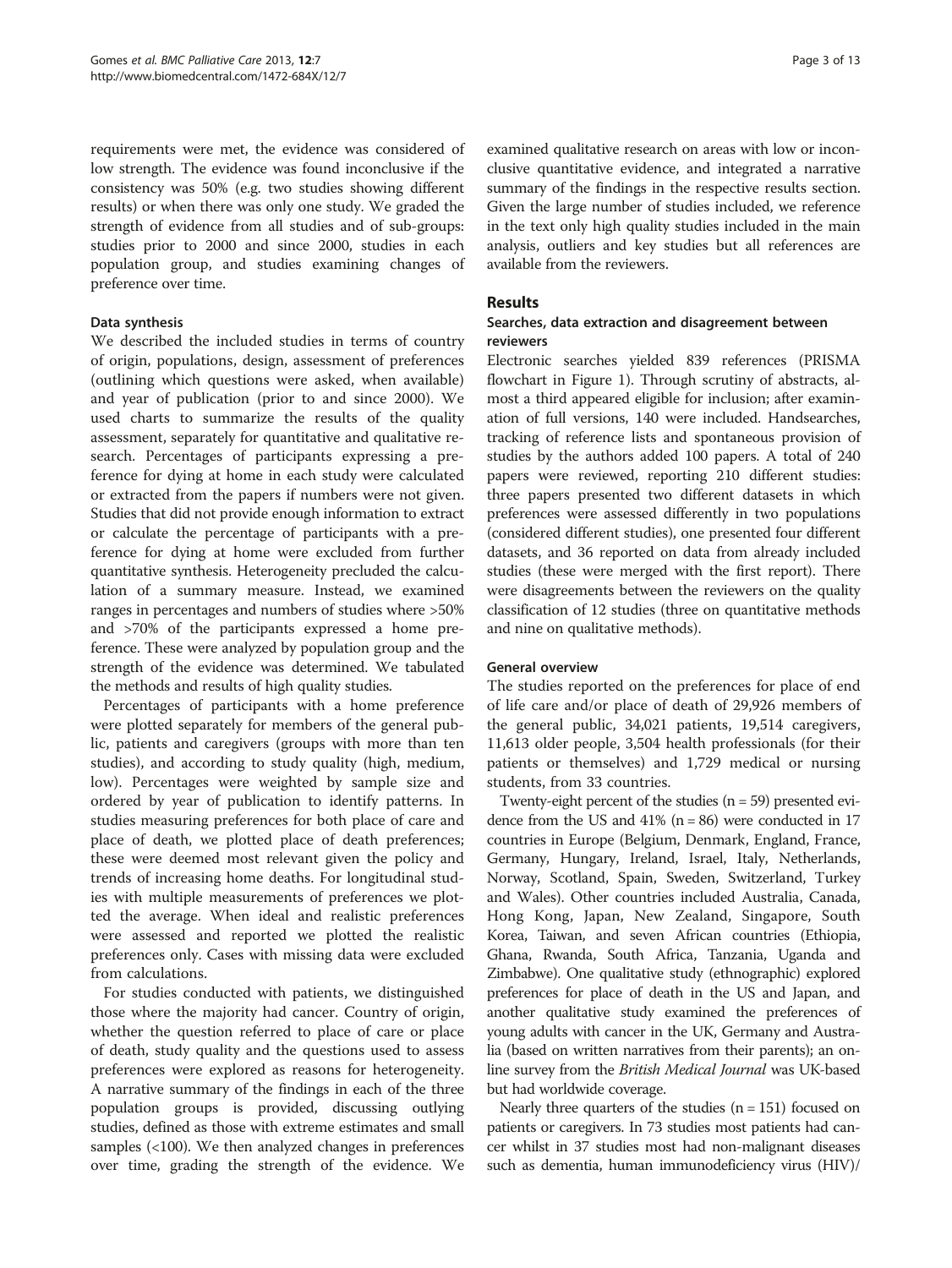<span id="page-3-0"></span>

acquired immunodeficiency syndrome (AIDS), heart failure, chronic obstructive pulmonary disease (COPD) and motor neurone disease (MND). In four studies there were equal proportions of patients with cancer and non-malignant conditions, and in the remaining 37 the percentage with cancer was unknown. The patients were deemed terminally ill in 129 studies.

# Progression of studies, methodological quality and assessment of preferences

Only 34 out of the 210 studies were of high quality (16%), 51 were medium quality (24%) and 125 were low

quality studies (60%). Four of the 49 studies published prior to 2000 were considered of high quality. Since 2000, 161 new studies were published, 30 of high quality (19%). Nearly three quarters of all studies used quantitative methods  $(n = 153)$ , 41 used qualitative methods and 16 made use of both (the qualitative component was dominant in four of these).

Around two thirds of the quantitative research was of low quality ( $n = 114/169$ ). Fourteen studies used quantitative methods at high standard. The inclusion/exclusion criteria for participants were generally clear and the assessment of preferences objective and reliable (Figure [2](#page-4-0)).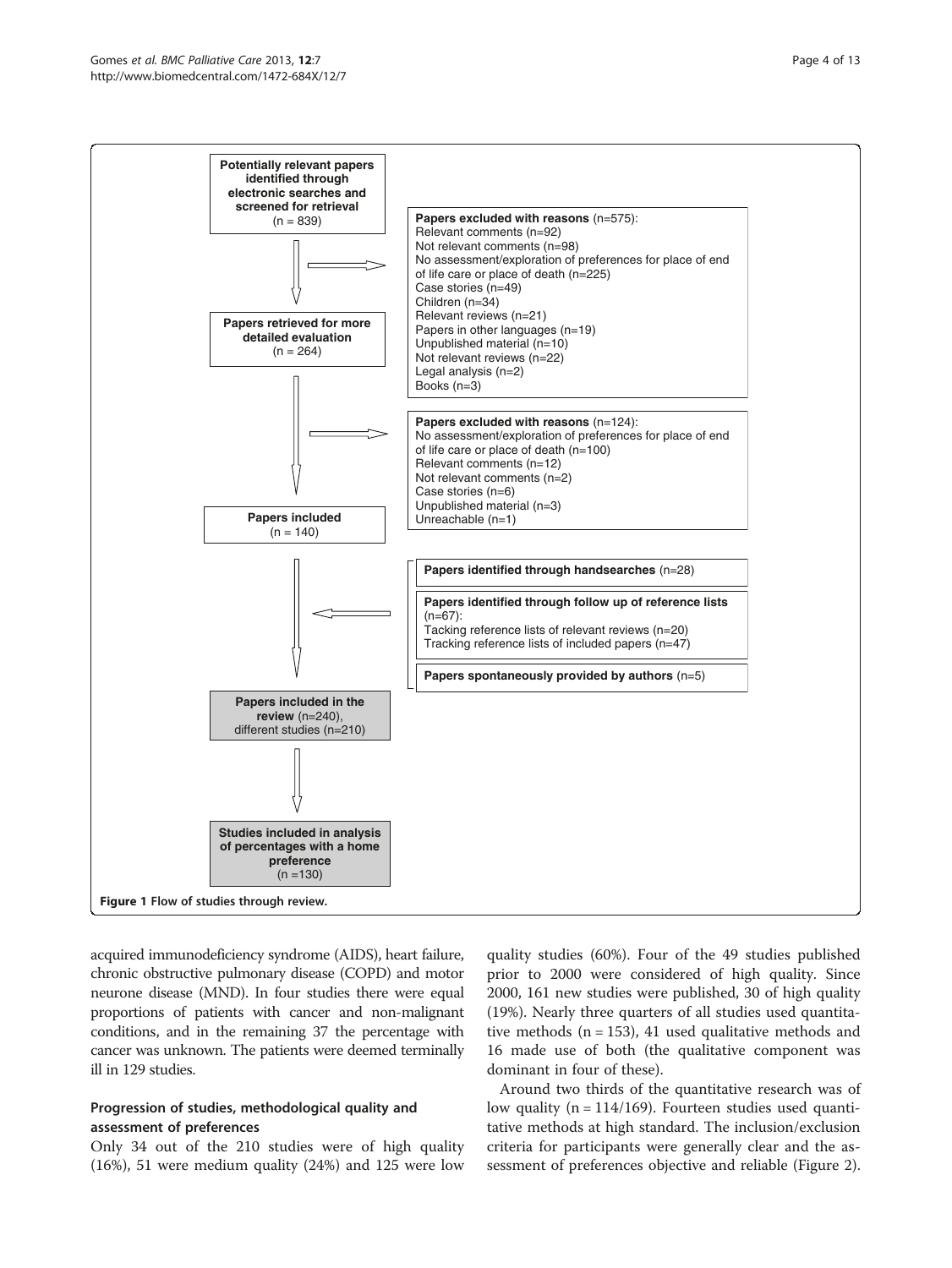<span id="page-4-0"></span>

Main weaknesses were poor response rates, inadequate design, potential for confounding, and limited analysis. Most were cross-sectional, assessing preferences at one point in time, 36 did this retrospectively and 15 studies provided data on preferences over time. Response rates were either below 60% or unknown in around three quarters of the studies  $(n = 124)$ .

More than a third (39%) of the qualitative research was considered of high quality ( $n = 22/57$ ). Almost all studies had a good background, using appropriate and specific qualitative methods and sampling techniques with clear aims. Lack of reflection on researcher biases, validation in the analysis and ethical issues were weaker points. The samples were often small (27 studies had <40 participants), which limited the transferability of the findings (found to be good in four studies only).

Seventy-six studies provided the exact question used for assessing preferences (details in Additional file [4](#page-11-0)). The questions were varied, with some enquiring directly if home was the preferred place, whilst others asked more broadly what the preferred place was or would be. In addition, 31 studies did not state the question but either described it briefly or referred to the tool from where the question was taken, and 103 were not fully clear on the terminology/context used, or did not mention the question or tool used at all.

#### Preference for dying at home

The percentage of participants who expressed a preference for dying at home was reported in 130 studies; 95 were published since 2000. Most examined preferences for place of death  $(n = 76)$ , 41 referred to place of care and ten to both place of care and place of death (three were unclear). Only 14 studies were of high quality, all but three published since 2000 (available online in Additional file [5\)](#page-11-0). The 14 high quality studies report on preferences for 6,463 people (1,400 patients, 836 caregivers and 4,227 members of the general public) (Table [1\)](#page-5-0).

We found moderate strength evidence that the majority of people preferred dying at home (Table [1](#page-5-0)). In 75% of the studies (97/130) >50% of participants expressed a preference for home (ranging from 51% to 100%). However, the consistency of findings amongst high quality studies was below 70% (9/14), hence the evidence did not reach high strength. In around one third of all studies (47/130) the percentage of participants expressing a preference for home was higher than 70%.

Two high quality studies published prior to 2000 found that most participants preferred home – 59% amongst 462 members of the general public in Adelaide and three rural areas in Australia and 73% amongst 120 hospitalized AIDS patients in five Seattle tertiary care hospitals in the US [[23](#page-11-0),[24](#page-11-0)]. Another high quality study, a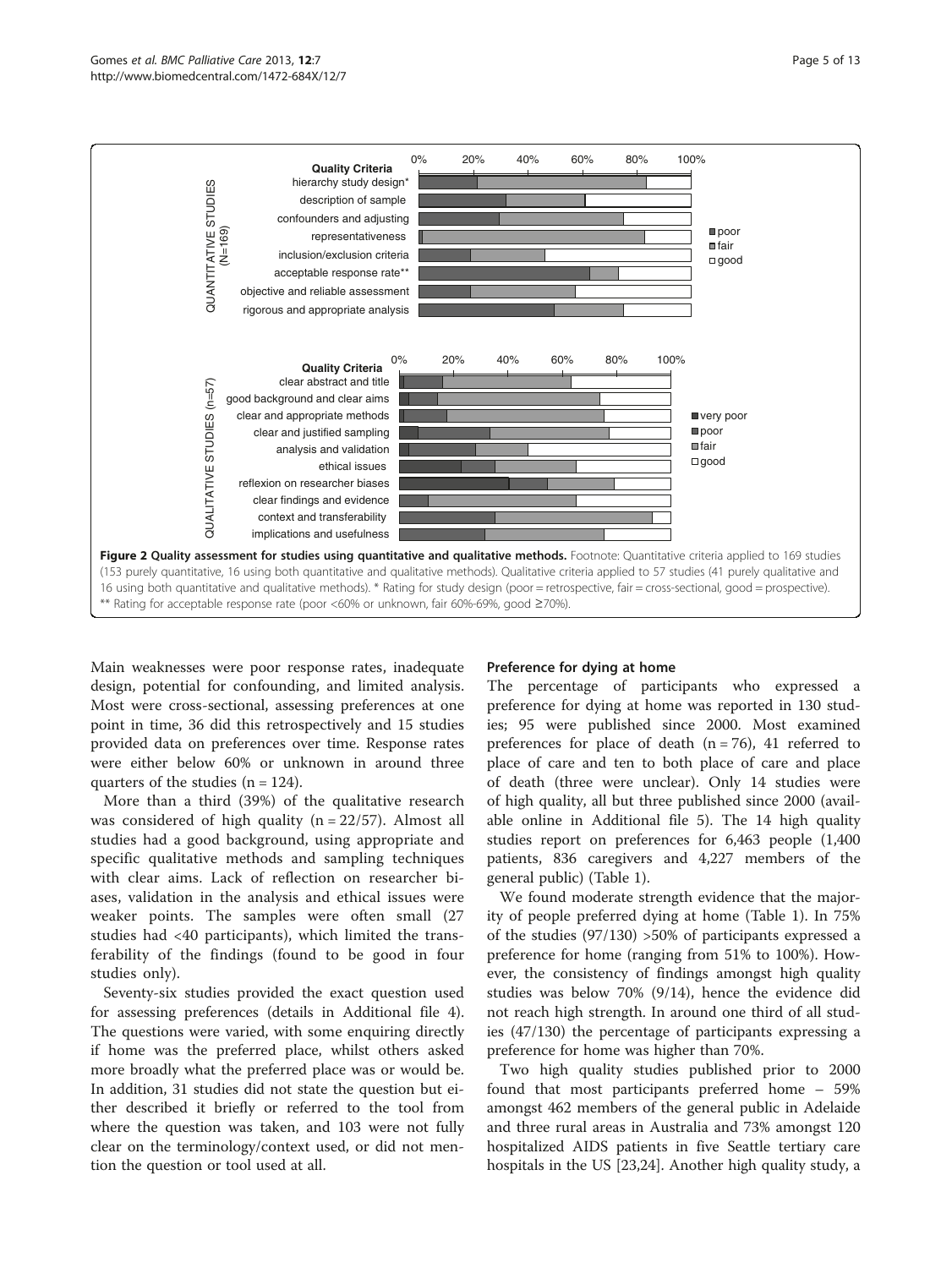| Population group and studies                              |                   | High strength evidence (only high quality studies) |                          |                                        |                   | Moderate evidence (high and<br>medium quality studies) |                       |
|-----------------------------------------------------------|-------------------|----------------------------------------------------|--------------------------|----------------------------------------|-------------------|--------------------------------------------------------|-----------------------|
| Population group                                          | Number of studies | Number of<br>participants                          | Consistency <sup>a</sup> | <b>Preference for</b><br>dying at home | High<br>strength? | <b>Preference for</b><br>dying at home                 | Moderate<br>strength? |
| Evidence for >50% preference for dying at home            |                   |                                                    |                          |                                        |                   |                                                        |                       |
| All people                                                | 130               | 6463                                               | 64% (9/14)               | $>50\%$                                | no                | $>50\%$                                                | yes                   |
| Patients                                                  | 92                | 1400                                               | 60% (6/10)               | $>50\%$                                | no                | $>50\%$                                                | yes                   |
| Caregivers                                                | 36                | 836                                                | 60% (3/5)                | $>50\%$                                | no                | $>50\%$                                                | yes                   |
| General public                                            | 26                | 4227                                               | 75% (3/4)                | $>50\%$                                | yes               | n/a                                                    | n/a                   |
| Health professionals and students                         |                   | $\mathbf{0}$                                       | $0\%$ (0/0)              | $>50\%$                                | no                | $>50\%$                                                | yes                   |
| Older people                                              | 9                 | 0                                                  | $0\%$ (0/0)              | $>50\%$                                | no                | $>50\%$                                                | no                    |
| Evidence for >70% preferences for dying at home (or <70%) |                   |                                                    |                          |                                        |                   |                                                        |                       |
| All people                                                | 130               | 6463                                               | 29% (4/14)               | >70%                                   | no                | $<70\%$                                                | no                    |
| Patients                                                  | 92                | 1400                                               | 50% (5/10)               | $>70\%$                                | no                | <70%                                                   | no                    |
| Caregivers                                                | 36                | 836                                                | 80% (4/5)                | $<70\%$                                | yes               | n/a                                                    | n/a                   |
| General public                                            | 26                | 4227                                               | 75% (3/4)                | <70%                                   | yes               | n/a                                                    | n/a                   |
| Health professionals and students                         |                   | 0                                                  | $0\%$ (0/0)              | $>70\%$                                | no                | $>70\%$                                                | yes                   |
| Older people                                              | 9                 | 0                                                  | $0\%$ (0/0)              | $>70\%$                                | no                | $>70\%$                                                | no                    |

#### <span id="page-5-0"></span>Table 1 Preferences for dying at home: quantity, quality, consistency and strength

Footnote: The table shows the total number of studies that reported a >50% and a >70% (or <70%) preference for dying at home amongst all types of participants and within each of five population groups. It then shows whether there is high strength evidence amongst all people and within each population group. High strength evidence was measured amongst only high quality studies and it was present, according to our grading system, if ≥70% of studies reported similar findings (e.g. there was no high strength evidence that >50% of all people preferred dying at home because the consistency was 64%, i.e. nine out of 14 studies showed estimates higher than 50% but five did not). The last two columns show whether there is moderate strength evidence; this was measured amongst medium and high quality studies and it was present, according to our grading system, if there was a minimum of three high quality studies in which <70% but >50% reported similar findings or if >50% of all studies reported similar findings with a minimum of three medium quality studies (e.g. there was moderate strength evidence that >50% of all people preferred dying at home because the consistency amongst high quality studies was 73%, i.e. more than half of the studies showed estimates higher than 50%).

<sup>a</sup>Consistency of findings across studies is shown as a percentage (number of high quality studies pointing in same direction / total number of high quality studies on topic).

longitudinal study of 77 home care patients with cancer and their caregivers at a hospice in London (UK), showed that averaging preferences at different points in time, 77% of the patients and 59% of the caregivers preferred home [\[18](#page-11-0)]. However, 12 other high quality studies were published since 2000, increasing the diversity in populations, study designs, and in the phrasing of the questions used to assess preferences. The findings became more heterogeneous (with the percentage of people who preferred home ranging 5% to 100%). As a result, the strength of evidence decreased from high to moderate.

#### Heterogeneity between and within population groups

The evidence within different population groups largely mirrored the general findings. Plots of percentages amongst the main groups – general public, patients and caregivers – confirmed that >50% or more preferred dying at home across studies in all three groups (Figure [3](#page-6-0)). However, the plots also revealed wide heterogeneity between studies, particularly amongst those with patients (and to a lesser extent caregivers), when compared with the general public.

Once study quality was taken into account, evidence that the majority prefer dying at home graded moderate with two exceptions (Table 1). The evidence on general public was found to be strong, with three of four high quality studies from Australia and Spain showing that most of the general public preferred home [\[23,25](#page-11-0)[-27](#page-12-0)]. The evidence on older people was found to have low strength. There were no high quality studies reporting the percentage of older people who preferred dying at home. A medium quality study in Quebec (Canada) found that 34% of 138 people aged 55 or over recruited via senior organizations preferred home [[28](#page-12-0)]. Eight low quality studies reporting percentages from 39% to 94%, the latter in a small-scale study with 49 people aged 60 or over recruited via newsletters for seniors, also in Canada [\[29](#page-12-0)].

Qualitative research filled the gap of high quality quantitative information on older people, with five studies exploring at length the preferences of this group in Canada, Ghana and the UK [\[29](#page-12-0)-[33](#page-12-0)]. The findings showed that older people wished they would not have to move from their home. However, there were fears of burdening the family and requiring full-time nursing care due to dependency from a chronic limiting illness or while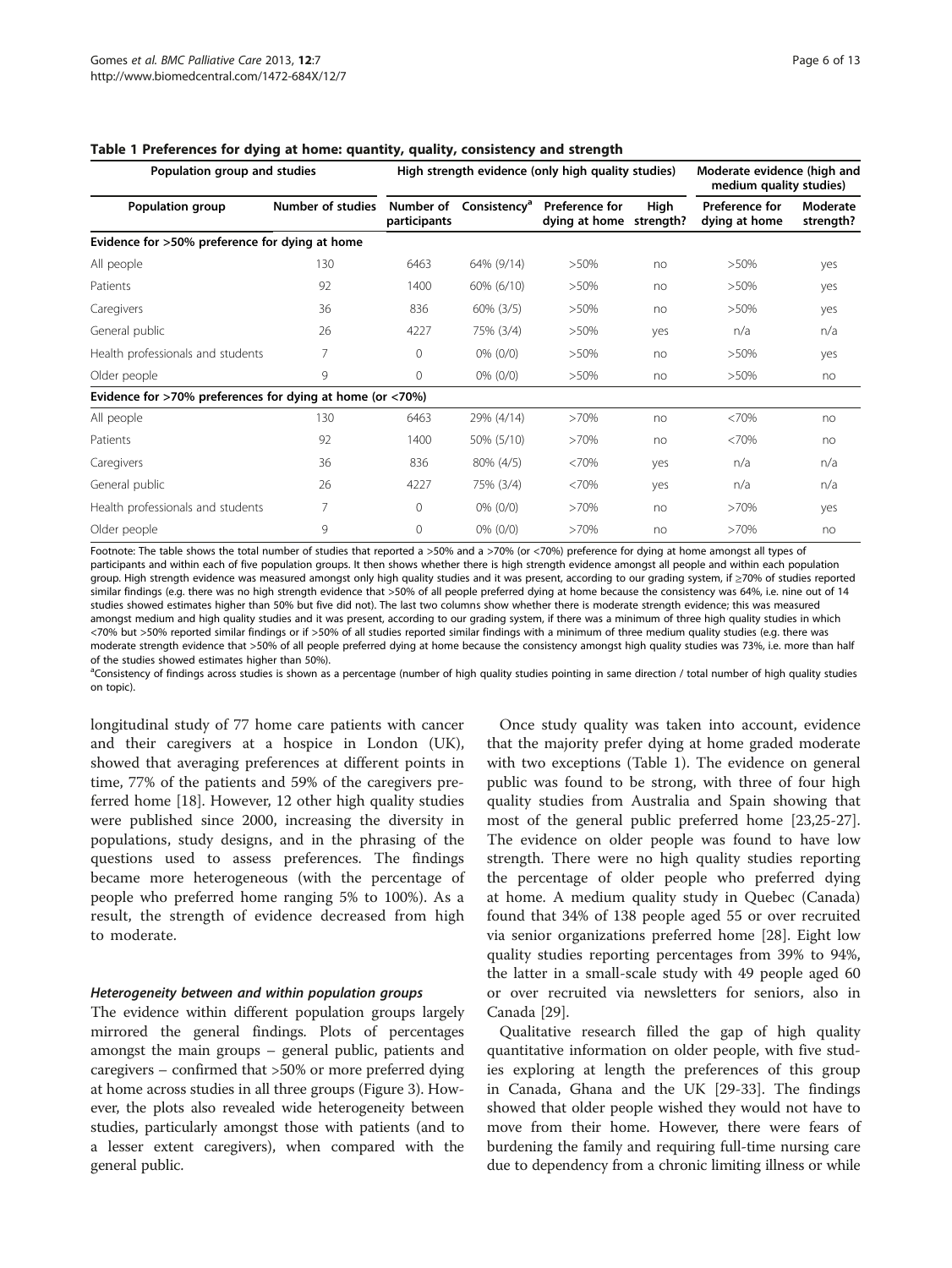<span id="page-6-0"></span>

dying. Normative and moral values (i.e. cultural and religious beliefs involving death at home), and practical issues also played a role for older people (e.g. family witnessing suffering and having to manage pain and the dying body within the domestic space, concerns with the quality of care at home, presence of professionals in the home, involvement of children in intimate care, poor material conditions at home).

The preferences of the three main population groups are now examined in more detail.

# General public

Twenty-four studies showed that the majority of the general public (52% to 92%) preferred dying at home. This was contradicted by two studies; one recruited 122 participants from local churches and a waiting room in a primary care center (US) of which 38% said they would choose to die at home if they "had a life-threatening illness" [[34\]](#page-12-0), and a study (high quality) conducted with 725 attendees in three health centers in Gipuzkoa (Spain), where 49% said that if they had cancer in terminal stage they would prefer to spend the last days at home [[27\]](#page-12-0). Among the four high quality studies, estimates of a home preference ranged from 49% in Spain to 70% in Australia [[23,25-](#page-11-0)[27](#page-12-0)].

Three US studies (two nationwide telephone surveys conducted in the 1990s by market and social research companies for the National Hospice Organization, and one household survey in South Dakota) reported notably high percentages (86%, 90% and 92%) [[35-37\]](#page-12-0). Influenced by these studies, the US findings showed more variation

than the eight surveys in Europe, which reported home preferences in Ireland (67%), Italy (62%, 64%), Spain (49%, 59%, 61%) and the UK (56%, 63%). A telephone survey conducted in two counties in Georgia (US) in 1990, found that although 73% preferred to die at home, 70% would like to be cared for in hospital in the prospect of being very sick [\[38\]](#page-12-0). There appeared to be no time trends, as shown in Figure 3.

#### Patients and caregivers

Overall, 94 studies determined the prevalence of a preference for dying at home amongst patients  $(n = 58)$ studies), their caregivers  $(n = 2)$ , or both  $(n = 34)$ . Nearly half were conducted in the UK ( $n = 29$ ) or the US ( $n = 17$ ), but 21 other countries were also covered. In 54 studies, >50% of the patients had cancer and in 23 studies the majority had other diseases (in 17 studies the percentage with cancer was unknown). In 82 studies the patients were deemed terminally ill.

Sixty-six studies out of 92 examining patient preferences found that most wished dying at home but there was wide variation (percentages ranging 18% to 100%, Figure 3). Amongst the ten high quality studies and excluding two small-scale outliers in each extreme, estimates of a home preference ranged 31% to 87%. Twenty-six studies from 13 countries found that <50% of patients preferred home – in the UK (7 studies in England and 1 in Scotland), the US (4 studies), Spain (3 studies), Japan (2 studies), South Korea (2 studies), and Australia, Ethiopia, Rwanda, Sweden, Taiwan, Uganda, and Zimbabwe (with 1 study each). The lowest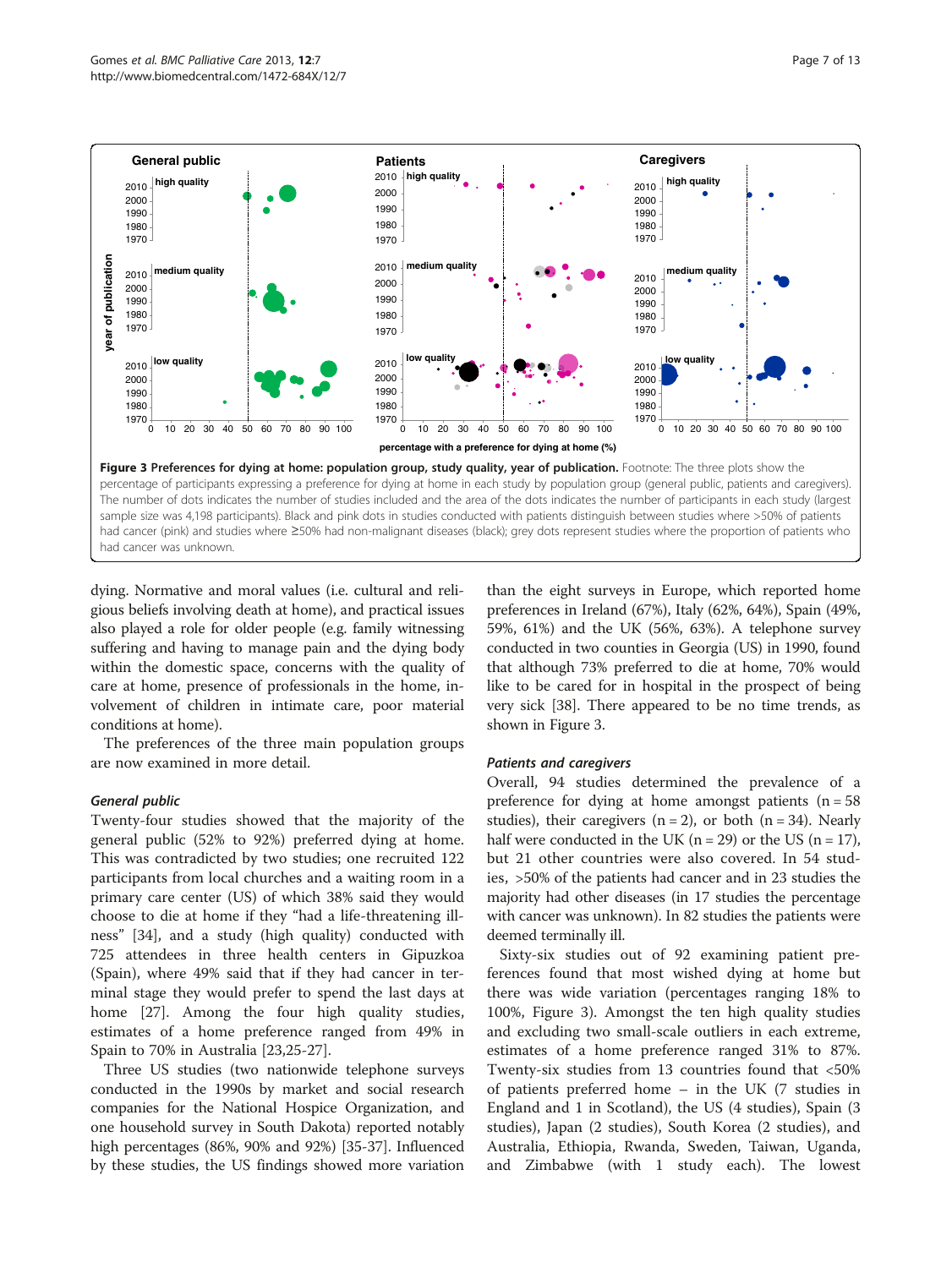percentage (18%) was found by a Spanish study regarding the preferences for place of death of 102 patients with congestive heart failure or end-stage dementia who died in two acute care hospitals, based on caregiver accounts one month after the patient died [[39\]](#page-12-0). The highest percentages in studies where most patients had non-malignant conditions (89% and 82%) were lower than in studies where most patients had cancer (100% and 92%).

Twenty-two out of 36 studies examining caregiver preferences found that the majority preferred their relatives to be at home, with less variation than in studies with patients (Figure [3](#page-6-0)). Estimates of a home preference ranged 25% to 64% amongst the five high quality studies, excluding one small-scale study at a community care hospice in Durham (US) where all caregivers preferred the patient to be cared for at home [[40\]](#page-12-0). The lowest estimates were found in medium to low quality studies from Japan (3%, 3% and 15%) and Ethiopia (9%) [\[41-44\]](#page-12-0).

Comparisons of home preferences for paired groups of patients and caregivers (provided by 34 studies, five of high quality) showed that the differences between the two groups were generally small – 17 studies found differences of <10% (Figure [4\)](#page-8-0). A home preference was more frequent amongst patients than amongst their caregivers in all but eight studies (two of high quality). However, statistical tests were rarely performed. Of the five high quality studies, two tested for differences and reported conflicting findings [[45,46\]](#page-12-0); hence, the evidence on whether patient and caregiver's preferences for home differ was deemed inconclusive. A telephone survey of 216 bereaved relatives of patients who received home care in Ontario (96% with cancer) [\[45\]](#page-12-0) showed that relatives were more likely to prefer an institutional death (14% as compared to 5% of patients;  $p < 0.001$ ). In contrast, a study of 371 cancer patients and 281 caregivers in seven university hospitals and one national cancer centre in South Korea [\[46](#page-12-0)] found no differences regarding preferences for a home death (47% patients and 51% caregivers,  $p = 0.10$ ), although caregivers were less likely to prefer home as place of care compared to patients (49% vs. 53%, respectively;  $p = 0.02$ ). The largest discrepancy was found in a Japanese study with nursing home residents with middle or advanced stages of dementia and their caregivers, where 15/29 patients (52%) but only 1/31 caregivers (3%) preferred the patient to die at their own home [[42\]](#page-12-0).

This heterogeneity between and within groups was corroborated by qualitative research. The case of advanced dementia was examined in focus groups with 39 family members of severely impaired nursing home residents in Minnesota, US [\[47](#page-12-0)]. The findings revealed complex negotiations between family and patients about moving

into a nursing home (often dictated by need rather than preference); the use of the patient's personal historical identity and previous wishes to guide decision-making in the absence of overt preferences; and difficulties for the family in balancing the patient and their own wishes. Studies conducted in Canada, Japan and Denmark, mainly about cancer patients, showed that in some situations a preference for home was dyadic and equally important to patients and caregivers [\[48,49](#page-12-0)]; the result of a 'mutual pact' or promise to the patient, sometimes made in the context of a hospital admission or involving reciprocate care [[50](#page-12-0),[51](#page-12-0)]. Some caregivers expressed a sense of achievement when the patient died at home, whilst others felt lack of choice, guilt and sorrow, depending on the outcome [[50,51\]](#page-12-0). In Morecambe Bay (UK), Thomas et al. studied the preferences of 41 patients with advanced cancer and found they were strongly influenced by an assessment of caregivers' capacity to care, irrespective of caregivers' expressed desire to do it [\[52\]](#page-12-0). In Örebro (Sweden), Sahlberg-Blom et al. interviewed bereaved relatives of 56 cancer patients and found that patient participation in end of life decisions, including on where to die, varied from self-determination and co-determination to delegation and non-participation, depending on context, patient's personality, social network, cultural values and the extent to which their wishes and those of the caregivers could be supported [\[53\]](#page-12-0).

#### Changes over time

Overall, 15 studies (3 high quality) measured if preferences changed over time (one of the general public, six of patients, seven of both patients and caregivers and one including professionals, patients and caregivers). In 13 studies, the data were collected prospectively, either through repeated interviews or observations with participants  $(n =$ 8) or from patient records  $(n = 5)$ . Two studies enquired retrospectively (e.g. "Have your thoughts changed in any way in the last few months/weeks?"). Twelve studies (two of high quality) tracked individual changes (nine studies of patients, two of caregivers and one of both). The evidence was inconclusive as only the study with members of the public reported the statistical significance of the observed changes. A summary of the findings follows.

#### Group changes

An experiment with 183 members of the general public recruited via choir and music associations in the Netherlands, assessed preferences prior and after showing the participants' stories in text or video reflecting a combination of attributes relevant to place of death, and compared with a direct method of value elicitation [[54](#page-12-0)]. The authors found significant shifts after text and video stories were shown. Participants became more negative about choosing to die at home and more positive about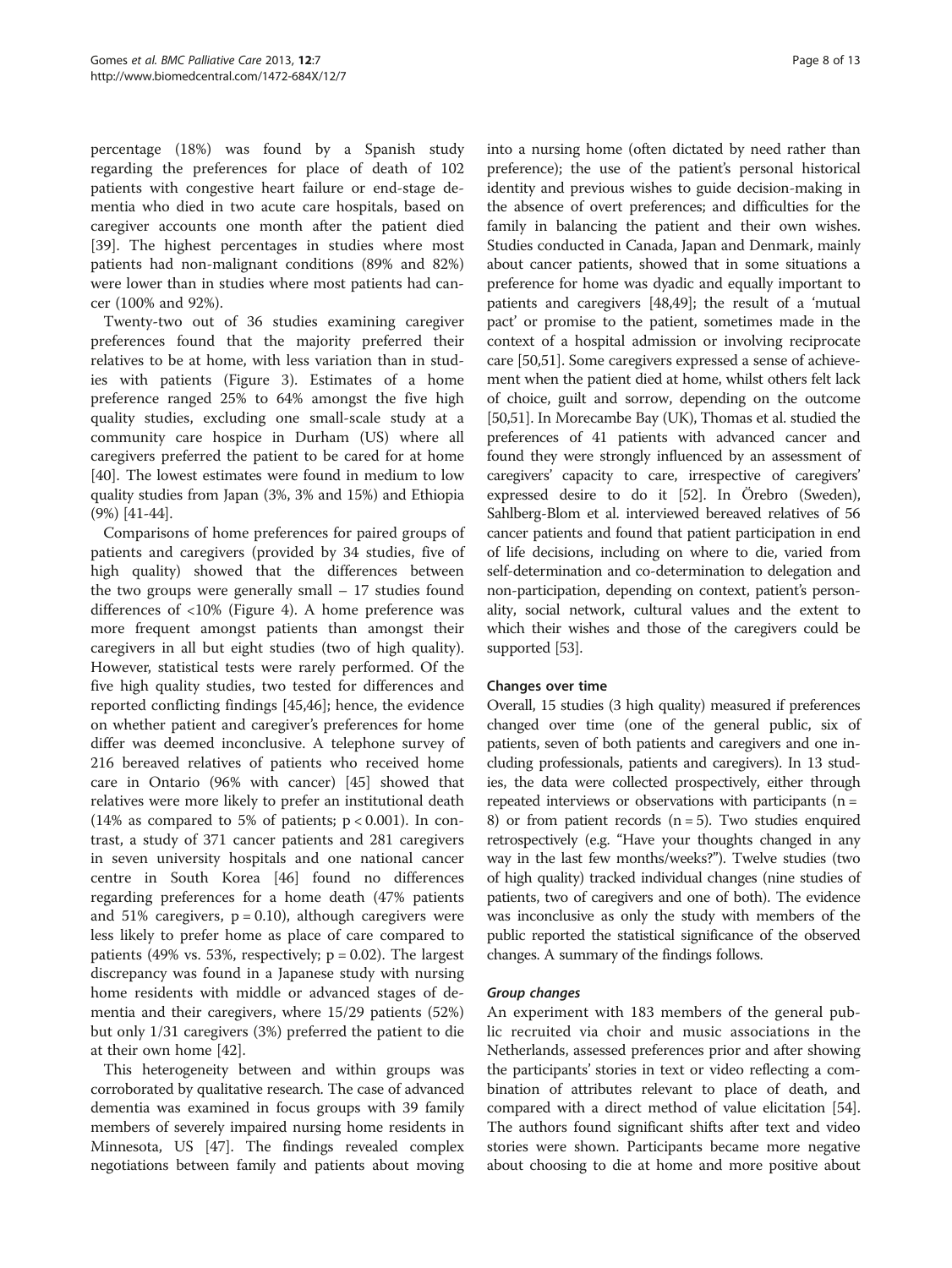<span id="page-8-0"></span>

choosing to die in hospice, particularly older participants. Those who watched the video stories also became more positive towards nursing homes.

Townsend et al.'s study, conducted in 1986–87 in a London hospital, was the only study to comment on the significance of changes in patient preference over time [[17](#page-11-0)]. The authors found a decline in home preferences in realistic circumstances (from 58% to 50%) and an increase in ideal circumstances (from 68% to 72%), amongst 84 terminally ill patients. Townsend et al. stated that "the change in preference was not of a significant order", although it was unclear whether statistical tests were performed. Findings of three other studies may have reached statistical significance if tests were performed, of which two suggested declining preferences for home. A study with 125 older patients in a community-based call program in Baltimore (US) found that 99 patients changed their preferences for place of death, all but one from hospital to home [\[55\]](#page-12-0). Changes in the opposite direction were reported amongst home care patients at a London hospice in 1984–86 [\[18\]](#page-11-0). Preferences for home care decreased from 100% to 54% amongst 77 patients and from 100% to 45% amongst their caregivers in the last eight weeks before the patients died. A study embedded in the RCT of a

palliative care program in Adelaide (Australia) was the most recent study to examine preference change through repeated interviews. This also reported decreases in a home preference, amongst 71 dyads of patients and caregivers [[56\]](#page-12-0). Preferences for home as place of care fell from 87% to 71% amongst patients and 85% to 66% amongst caregivers, whilst a preference for home death fell from 41% to 35% amongst patients and from 42% to 30% amongst caregivers.

#### Individual changes

Changes in preference were documented for 277 of 1,395 patients (20%) across ten studies (two of high quality). However, this ranged from 2% to 80%. UK studies found changes for at least 31 of 243 palliative care patients in Yorkshire (with no evidence that changes were assessed for all) [[57\]](#page-12-0), four of 41 terminally ill cancer patients in Morecambe Bay (high quality study) [\[52](#page-12-0)], 5 of 21 terminally ill patients in a GP practice in Cambridge [\[58](#page-12-0)] approximately 61 of 166 patients seen by a hospital palliative care team in London [[59\]](#page-12-0), 5 of 298 patients in three hospices in the south east of England [[60](#page-12-0)], four of 30 terminally ill cancer patients in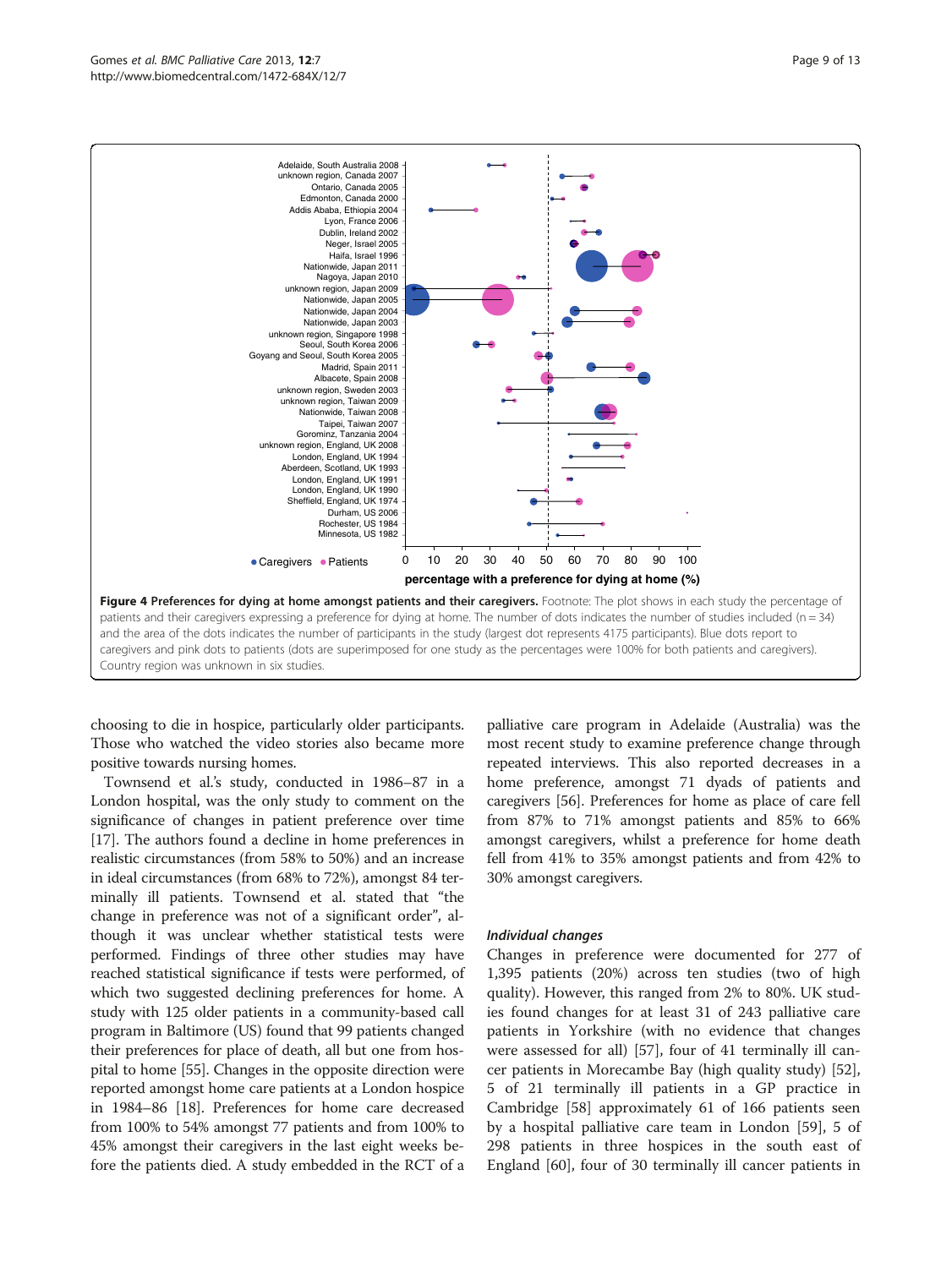a general practice in Scotland [\[61\]](#page-12-0). In addition, preferences changed for 99 of 125 older patients in the Baltimore community-based house call program (high quality study) [[55](#page-12-0)]; 23 of 71 terminally ill patients in the Adelaide palliative care program [[56](#page-12-0)], eight of 20 terminally ill patients who wanted to die in hospital in Ontario [[62](#page-12-0)] and 37 of 380 cancer patients under the home palliative care team in Madrid [\[63\]](#page-12-0). The direction of changes varied but was most commonly from hospital to home, home to hospice and from home to hospital.

Three studies, none of high quality, found that less than a third of caregivers changed preference for the patient's place of death – 21 of 71 caregivers of patients in the Adelaide palliative care program [[56\]](#page-12-0); 3 of 18 caregivers of cancer patients at a hospital palliative care service in London [[64\]](#page-12-0) and 22 out of 205 caregivers (11%) in Grande et al.'s study with patients referred to five Hospice at Home services in Cambridge (UK) [\[65](#page-12-0)].

#### Qualitative research

Eight studies conducted in Australia, Canada, Sweden, the UK and the US added qualitative information on changes over time, mostly presented in case stories [[40,52,53,66-70\]](#page-12-0). Different patterns emerged, which resonated with the quantitative findings. Strong and consistent home preferences from patients and caregivers were reported, but so were cases of changes in preferences from home to institutions and from institutions to home. Health professionals in Australia and Canada said that patients and caregivers often change their minds [\[69,70](#page-12-0)]. Preferences changed from home to institutions due to uncontrolled pain and other symptoms ("she had terrible time breathing", incontinence, mental impairment), acute events (e.g. falls, injuries), treatment of reversible conditions for comfort and to maximize length of life, imminent death, caregivers burden/inability to safely care at home, increased need for care and dependency ("as I cannot go to the loo", "when he discovered he was incapable of being the host in his own home"), "naivety" on what to expect ("I've been watching too much TV, if I had known..."), and possible traumatic effects on children. Preferences changed from institutions to home due to the recognition that "prognosis was grim", limited beds available ("said she couldn't stay any longer"), unsatisfactory/uncomfortable hospital experiences (e.g. fighting for adequate pain control in hospital), and when assured of support from services at home.

#### Differences between place of care and place of death

Four studies (two of high quality) provided inconclusive evidence on whether patient preferences for place of care and for place of death differ. All four found that the majority preferred to be cared for at home and that fewer preferred to die at home, but only one carried out

statistical tests. This study involved 380 patients with advanced cancer under a home palliative care team in Madrid (2004–06); 89% preferred to be cared for at home and 80% preferred to die at home  $(p < 0.001)$  [\[63](#page-12-0)]. Another study of 71 patients embedded in the RCT of the Adelaide palliative care programme (2002–04) found that more than two thirds preferred to be cared for at home (87% when first assessed and 71% when last assessed) but only 40%-35% wanted to die at home [\[56](#page-12-0)]. No statistical tests were performed, though, and the same applied to two studies in South Korea, which found differences no greater than 6% [\[46,71](#page-12-0)].

Findings on caregivers were equally inconclusive with four studies showing contradictory results and statistical significance untested. The two South Korean studies suggested home was more frequently preferred as the place of death than the place of care amongst caregivers (but with differences no greater than 2%) [[46,71](#page-12-0)], whilst two studies – the Adelaide palliative care program RCT and Hinton's study of home care patients at a hospice in London  $(1984–86)$  – suggested the opposite [[18,](#page-11-0)[56\]](#page-12-0).

Qualitative research showed distinctive conceptual features of preferences for place of care and for place of death [\[40,50,72,73\]](#page-12-0). A "definite" or "desperate" desire to remain at home as long as possible, with the ultimate hope to die at home or until admission if required, was viewed as dignifying if by the time the move happened the person was not aware of it anymore [[50](#page-12-0),[72](#page-12-0)]. Perceptions of family's ability to care impacted on place of care preferences, whereas consequences of witnessing death at home (e.g. for children) impacted on place of death preferences [[50](#page-12-0),[73](#page-12-0)]. Regardless of place of death, some surviving spouses said the value was frequently on the place where the majority of terminal care was provided and expressed satisfaction at having mastered the time spent at home [\[40,50](#page-12-0)].

# **Discussion**

In this systematic review we found numerous studies providing moderate evidence that the majority of people prefer dying at home (this was reported in 75% of 130 studies). We also found, based on 10 studies, that around four fifths of patients did not change preference as their illness progressed. There was, however, wide variation. This was observed even amongst high quality studies. Heterogeneity was lowest amongst general public studies and greatest amongst patient studies. We also found indications that a preference for home may be less frequent amongst lay caregivers and older people with qualitative research suggesting that although home is generally the ideal preference, circumstances may make this seem impossible. Qualitative research also revealed a conceptual distinction between preferring home as the place of care and as the place of death, although the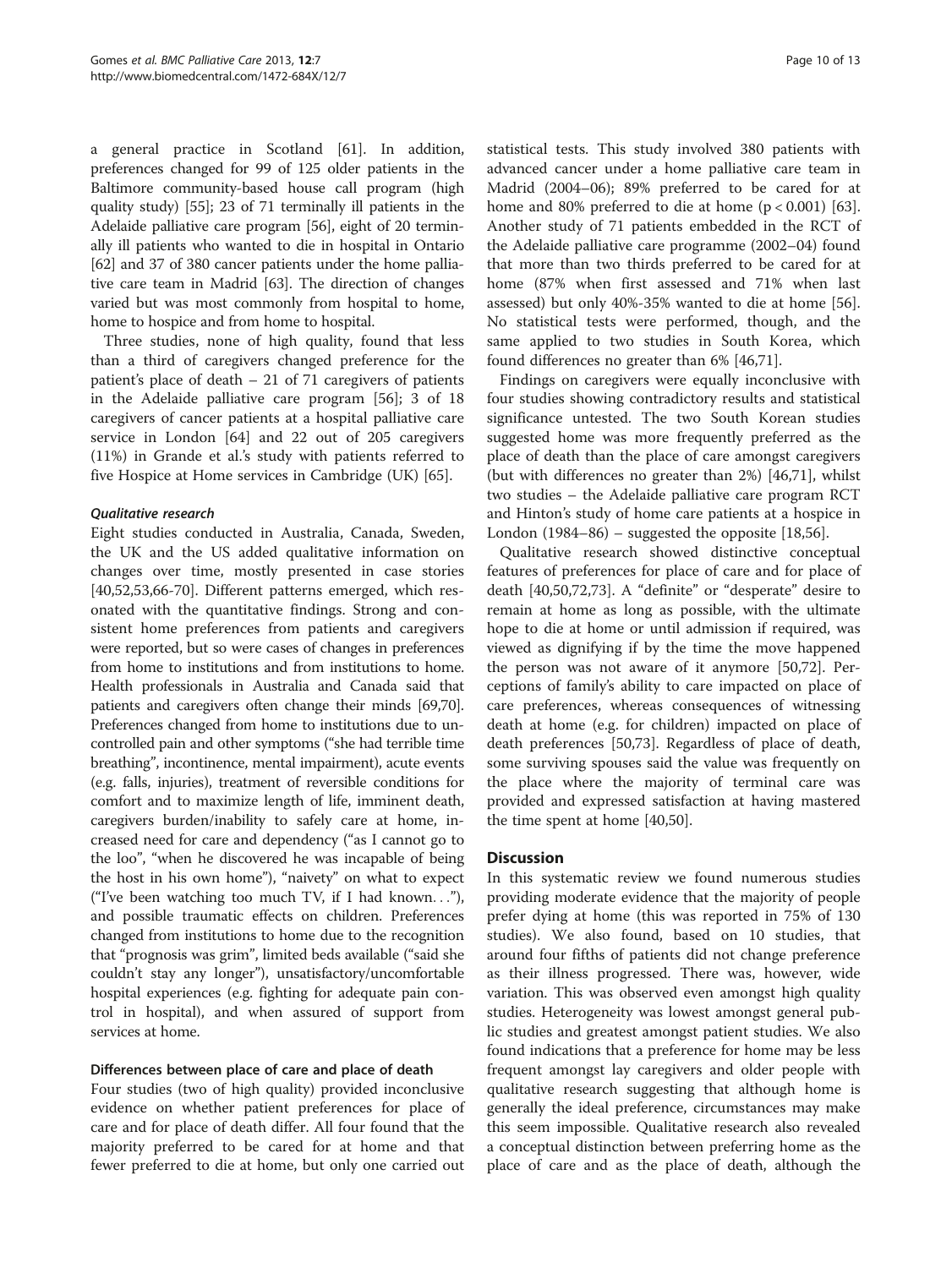evidence was inconclusive on whether there are statistically significant differences between the two.

#### Majority prefers to be at home

Our findings showed that this applies to different groups in the population – most importantly to patients (in 87% of the studies they were deemed terminally ill). Having found consistent results observed by different researchers in different places with different samples strengthens the likelihood of the finding to be true [[74](#page-12-0)]. Although the body of evidence identified presented important methodological weaknesses, such as lack of clarity regarding the questions used to elicit preferences, there are now more high quality studies than in 2000 [\[15\]](#page-11-0). Still, caution is needed due to the observed variation in prevalence estimates of a preference for home, even amongst high quality studies (ranging 31% to 87% amongst patients, excluding outliers). This highlights the need to take the heterogeneity seriously and explore whether it may reflect real diversity in preferences for dying at home.

#### Heterogeneity

Our review included a large number of studies with varied features and populations. Methodological differences (e.g. quality of studies) and clinical differences (e.g. population group) explained some of the variation in findings between studies, but not all. There was still considerable heterogeneity within population groups and when 'controlling' for quality (as shown in Figure [3\)](#page-6-0). This suggests that although the majority prefers dying at home, there may be diversity in individual preferences. This conclusion, however, takes study-level variation as indicative of individual-level variation and thus carries the risk of an interpretation error ("ecological fallacy") [\[75\]](#page-12-0).

Data on patients and caregivers from the same study allowed us to make more direct and robust comparisons. Although statistical significance was rarely tested (hence the evidence was inconclusive), in the majority of the studies a home preference was higher amongst patients than amongst their caregivers. This corroborated previous findings [[15](#page-11-0)]. The difference, should it be statistically significant, is important as the care provided by caregivers and their preferences are strong factors associated with the likelihood of the patients to die at home [\[21](#page-11-0)]. Qualitative findings suggested that caregivers commit to providing care and to address the patient's preference to be at home, to then become aware of the complexities involved. This highlights the importance of good communication of preferences and concerns between patients and caregivers throughout the process, and the need for practical and emotional support to caregivers, to meet the patient's preference when possible and to minimize the risk of difficult bereavement for caregivers.

#### Ideal and realistic preferences

Public preferences for home do not appear to be higher than patients' and caregivers' but the evidence is stronger and more homogenous (Figure [3](#page-6-0)). This finding suggests there may be less consensus in the face of reality and, as Townsend et al. suggested, an important distinction between preferences in ideal and realistic circumstances [[17\]](#page-11-0). Real life situations reported in qualitative research raised the issue of whether it is possible to prepare for acute events and to encourage things that have been found to keep ideal preferences possible (e.g. services at home, available and able caregivers). However, it is still not clear cut whether preferences for patients and caregivers change significantly over time. There is a real need for high quality studies on this matter.

#### Limitations

Our review has several limitations: search boundaries, the subjectivity introduced by the quality and grading criteria (although this involved independent reviewers and disagreement checks), and the reliance on data provided by relatively low quality quantitative research (although high and moderate strength evidence was only taken from high and medium quality studies). It is arguable that the quality assessment scales could have placed greater emphasis on how the data were collected and on the measurement of preferences, although this would give greater weight to a specific aspect of quality in detriment of others. Nevertheless, the way preferences are assessed is very important when analysing the findings. We urge consideration of any applicable measurement biases while interpreting the results of the different studies; to help with this we have provided the exact wording of the questions used to elicit preferences when this was known (Additional file [4](#page-11-0)). The review focused on a preference for home but we acknowledge the importance of other places for care and death, particularly hospices and palliative care units (studies suggest they are the second most frequent preference) [[15\]](#page-11-0) and care homes (increasingly important in ageing populations). Furthermore, the searches resulted in a large number of studies related to cancer patients (cancer was the only disease-specific search term used). A review targeted to non-malignant conditions such as COPD and advanced dementia may discover further literature for increasingly relevant groups for end of life care provision.

### Conclusions

In this systematic review, we observed that the majority of people prefer dying at home. This is aligned with the direction taken by current end of life care strategies to target a home setting [[11](#page-11-0)]. Notwithstanding, even in countries where these strategies exist, the majority of people still do not die at home [[3,14,](#page-11-0)[76](#page-12-0)]. This highlights the need for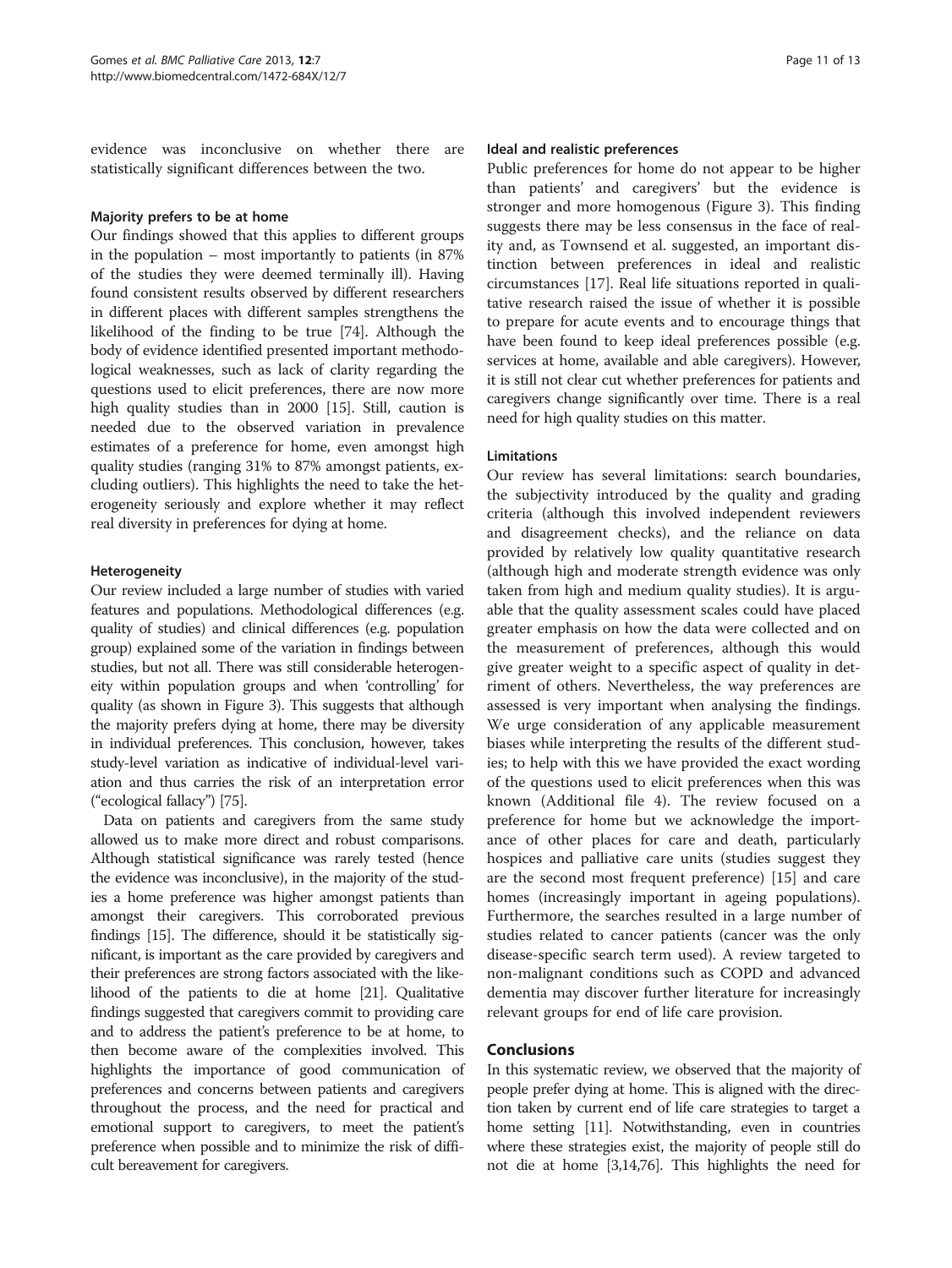<span id="page-11-0"></span>stronger action on factors previously found to influence death at home [21] so that more are able to have their preferences met. There is also the need for further research to understand what factors influence death at home for people dying from non-malignant conditions, where the evidence is thinner and the chances of dying at home are generally lower than for cancer patients [14[,76\]](#page-12-0).

At the same time, our findings urge rigorous and regular monitoring of preferences, and consideration of the diversity in views, with attention to older people and caregivers. The strength of the evidence supporting that the majority prefers home to other settings is not as strong as it once was and there is a substantial minority of patients and caregivers for whom home is not the first choice or who change their mind. In face of an increasing demand of end of life care [3,4,8,9], the findings highlight the importance of allowing for a degree of diversity and flexibility in service planning, alongside the focus on home care.

# Additional files

[Additional file 1:](http://www.biomedcentral.com/content/supplementary/1472-684X-12-7-S1.doc) PRISMA checklist.

[Additional file 2:](http://www.biomedcentral.com/content/supplementary/1472-684X-12-7-S2.doc) Search strategy.

[Additional file 3:](http://www.biomedcentral.com/content/supplementary/1472-684X-12-7-S3.doc) Quality assessment criteria for quantitative and qualitative research.

[Additional file 4:](http://www.biomedcentral.com/content/supplementary/1472-684X-12-7-S4.doc) Questions used to assess preferences.

[Additional file 5:](http://www.biomedcentral.com/content/supplementary/1472-684X-12-7-S5.doc) High quality studies.

#### Abbreviations

AIDS: Acquired immunodeficiency syndrome; COPD: Chronic obstructive pulmonary disease; HIV: Human immunodeficiency virus; MND: Motor neurone disease; RCT: Randomized controlled trial; UK: United Kingdom; US: United States.

#### Competing interests

The authors declare that they have no competing interests.

#### Authors' contributions

BG and IJH conceived the idea and obtained funding; BG and NC conducted the searches, identified and retrieved the studies, extracted the data and assessed quality. SH conducted quality assessment for quantitative research and MG for qualitative research. All authors developed the methods, analyzed and interpreted the data, wrote the report and are guarantors. All authors read and approved the final manuscript.

#### Acknowledgements

We thank Cicely Saunders International for the financial support needed to undertake this systematic review including BG's PhD Research Training Fellowship, as part of a long-term research project on place of death led by BG and IJH [http://www.cicelysaundersinternational.org/.](http://www.cicelysaundersinternational.org/) The funders had no role in study design, data collection and analysis, decision to publish, or preparation of the manuscript. We also thank study authors who supplied additional information and Sam Hart and Fliss Murtagh for their help with the plots. Thanks to Professors Gunn Grande and Christine Ingleton, and to the reviewers for their insightful comments.

#### Received: 20 November 2012 Accepted: 11 February 2013 Published: 15 February 2013

#### References

- 1. Bowling A: The hospitalisation of death: should more people die at home? *J Med Ethics* 1983, 9(3):158-161.
- Teno JM, Clarridge BR, Casey V, Welch LC, Wetle T, Shield R, Mor V: Family perspectives on end-of-life care at the last place of care. JAMA 2004, 291(1):88–93.
- 3. World Health Organization: Palliative Care for Older People: Best Practices. Copenhagen: World Health Organization; 2011.
- 4. Mathers CD, Loncar D: Projections of global mortality and burden of disease from 2002 to 2030. PLoS Med 2006, 3(11):e442.
- 5. Office for National Statistics: 2010-based National Population Projections; 2011. [http://www.ons.gov.uk/ons/rel/npp/national-population-projections/](http://www.ons.gov.uk/ons/rel/npp/national-population-projections/2010-based-projections/index.html) [2010-based-projections/index.html](http://www.ons.gov.uk/ons/rel/npp/national-population-projections/2010-based-projections/index.html).
- 6. Population Division USCB: 2009 National Population Projections; 2009. [http://](http://www.census.gov/population/projections/) [www.census.gov/population/projections/](http://www.census.gov/population/projections/).
- 7. World Health Organization: Preventing chronic disease: a vital investment. Geneva: World Health Organization; 2005.
- 8. Gomes B, Higginson IJ: Where people die (1974–2030): past trends, future projections and implications for care. Palliat Med 2008, 22(1):33–41.
- 9. Gomes B, Cohen J, Deliens L, Higginson IJ: International trends in circumstances of death and dying amongst older people. In Living with ageing and dying: palliative care and end of life care for older people. Firstth edition. Edited by Gott M, Ingleton C. Oxford: Oxford University Press; 2011:3–18.
- 10. Houttekier D, Cohen J, Surkyn J, Deliens L: Study of recent and future trends in place of death in Belgium using death certificate data: a shift from hospitals to care homes. BMC Public Health 2011, 11:228
- 11. Department of Health Human Services: Medicare and Medicaid Programs: hospice conditions of participation [final rule]. Fed Regist 2008, 73(109): 32088–32219.
- 12. Department of Health: End of Life Care Strategy promoting high quality care for all adults at the end of life. London: Department of Health; 2008.
- 13. Flory J, Yinong YX, Gurol I, Levinsky N, Ash A, Emanuel E: Place of death: U. S. trends since 1980. Health Aff 2004, 23(3):194–200.
- 14. Gomes B, Calanzani N, Higginson IJ: Reversal of the British trends in place of death: time series analysis 2004–2010. Palliat Med 2012, 26(2):102–107.
- 15. Higginson IJ, Sen-Gupta GJA: Place of care in advanced cancer: a qualitative systematic literature review of patient preferences. J Palliat Med 2000, 3(3):287–300.
- 16. Bell CL, Somogyi-Zalud E, Masaki KH: Methodological review: measured and reported congruence between preferred and actual place of death. Palliat Med 2009, 23(6):482–490.
- 17. Townsend J, Frank AO, Fermont D, Dyer S, Karran O, Walgrove A, Piper M: Terminal cancer care and patients' preference for place of death: a prospective study. BMJ 1990, 301(6749):415–417.
- 18. Hinton J: Can home care maintain an acceptable quality of life for patients with terminal cancer and their relatives? Palliat Med 1994, 8(3):183-196.
- 19. Khan KS: Undertaking systematic reviews of research on effectiveness: CRD's guidelines for those carrying out or commissioning reviews, Volume 2nd. York: University of York; 2001.
- 20. Hawker S, Payne S, Kerr C, Hardey M, Powell J: Appraising the evidence: reviewing disparate data systematically. Qual Health Res 2002, 12:1284–1299.
- 21. Gomes B, Higginson IJ: Factors influencing death at home in terminally ill patients with cancer: systematic review. BMJ 2006, 332:515–521.
- 22. West S, King V, Carey TS, Lohr KN, McKoy N, Sutton SF, Lux L: Systems to Rate the Strength of Scientific Evidence. Evidence Report/Technology Assessment No. 47 (Prepared by the Research Triangle Institute–University of North Carolina Evidence-based Practice Center under Contract No. 290-97 -0011). AHRQ Publication No. 02-E016. Rockville, MD: Agency for Healthcare Research and Quality; 2002.
- 23. Ashby M, Wakefield M: Attitudes to some aspects of death and dying, living wills and substituted health care decision-making in South Australia: public opinion survey for a parliamentary select committee. Palliat Med 1993, 7(4):273–282.
- 24. McCormick WC, Inui TS, Deyo RA, Wood RW: Long-term care preferences of hospitalized persons with AIDS. J Gen Intern Med 1991, 6(6):524–528.
- 25. Foreman LM, Hunt RW, Luke CG, Roder DM: Factors predictive of preferred place of death in the general population of South Australia. Palliat Med 2006, 20(4):447–453.
- 26. Fernández Suárez A, Fernandez AT, Alonso AC, Marcilla EM, Cortina VA, Conde RM, Rubio DJ: Attitudes of health centre users to diagnoses of terminal illness. Aten Primaria 2002, 30(7):449–454.